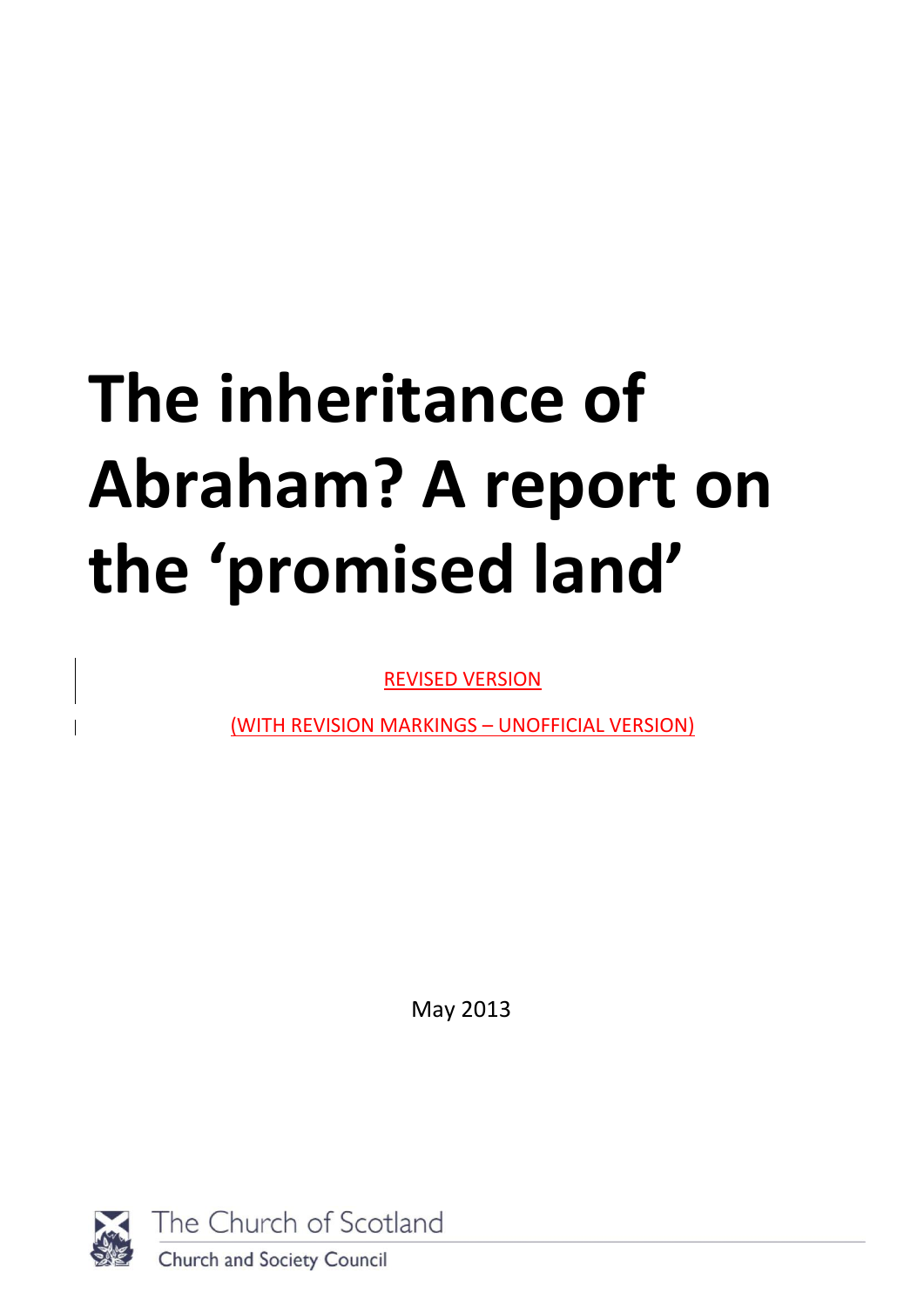## **Preface**

Since the publication of the General Assembly reports in April 2013, the Church and Society Council's report *The Inheritance of Abraham? A report on the 'promised land'* has been the subject of international controversy. Whilst no stranger to controversy, working as we do on difficult issues at the interface of religion and politics, we have become aware that some of the language used in the report used to describe attitudes and beliefs held by some members of the Christian and Jewish communities have caused worry and concern in parts of the Jewish Community in Israel and beyond. This was never our intention. We can be robust in putting our point across, but in this instance we acknowledge that some of the words we have chosen may have been misunderstood, which created an anxiety in the Jewish Community. It is in this light that we are happy to offer this clarification.

The Church and Society Council welcomes dialogue with Scotland's and Britain's Jewish community for whom the land of Israel is understandably special and may be considered part of their self-identity. Talking has helped increase both our faiths' understanding, and has underlined the importance for continued dialogue. This is not about Christianity taking one side and Judaism the other. Both our faiths have a widespread and diverse membership, with a wide range of views on theological as well as political matters. What can bring us together is our commitment to understanding and engagement, and our willingness to work together, and to keep on talking.

The Council would also like to record its appreciation to Council of Christians and Jews for facilitating and supporting this recent dialogue.

## **Context**

The Church of Scotland has an historic presence in Israel. We work closely with partner organisations in Israel and the Occupied Palestinian Territory, including Jewish, Muslim and Christian Groups. In recent years the General Assembly has received a number of reports on the political and humanitarian situation. In our Reformed Christian tradition there is a very strong connection between theology and ethics, belief and actions. Our understanding of politics, justice, peace and human relationships is deeply rooted in our faith tradition. Paramount in this is scripture, the revealed word of God in the Bible. We also frequently explore the issue of hermeneutics – the rigorous scrutiny of a text to work out what it means and says to us today. The Church of Scotland frequently and passionately debates, internally and externally, what our belief and tradition mean in the world today. We have in the past acknowledged changes, such as the role of women in Church leadership. Debate is part and parcel of our way of being in the Church.

In considering the report *The inheritance of Abraham? A report on the 'promised land'* we encourage readers, whether they are Commissioners to the General Assembly, members of the Church of Scotland or those around the world who wish to debate our views, to understand that our previous positions and reports on the political, humanitarian and theological issues on Israel and the Occupied Palestinian Territory are still valid and continue to form part of the Church's approach. For example, the 2003 report *Theology of Land and Covenant* is not negated or replaced by *The inheritance of Abraham?*. There may be tensions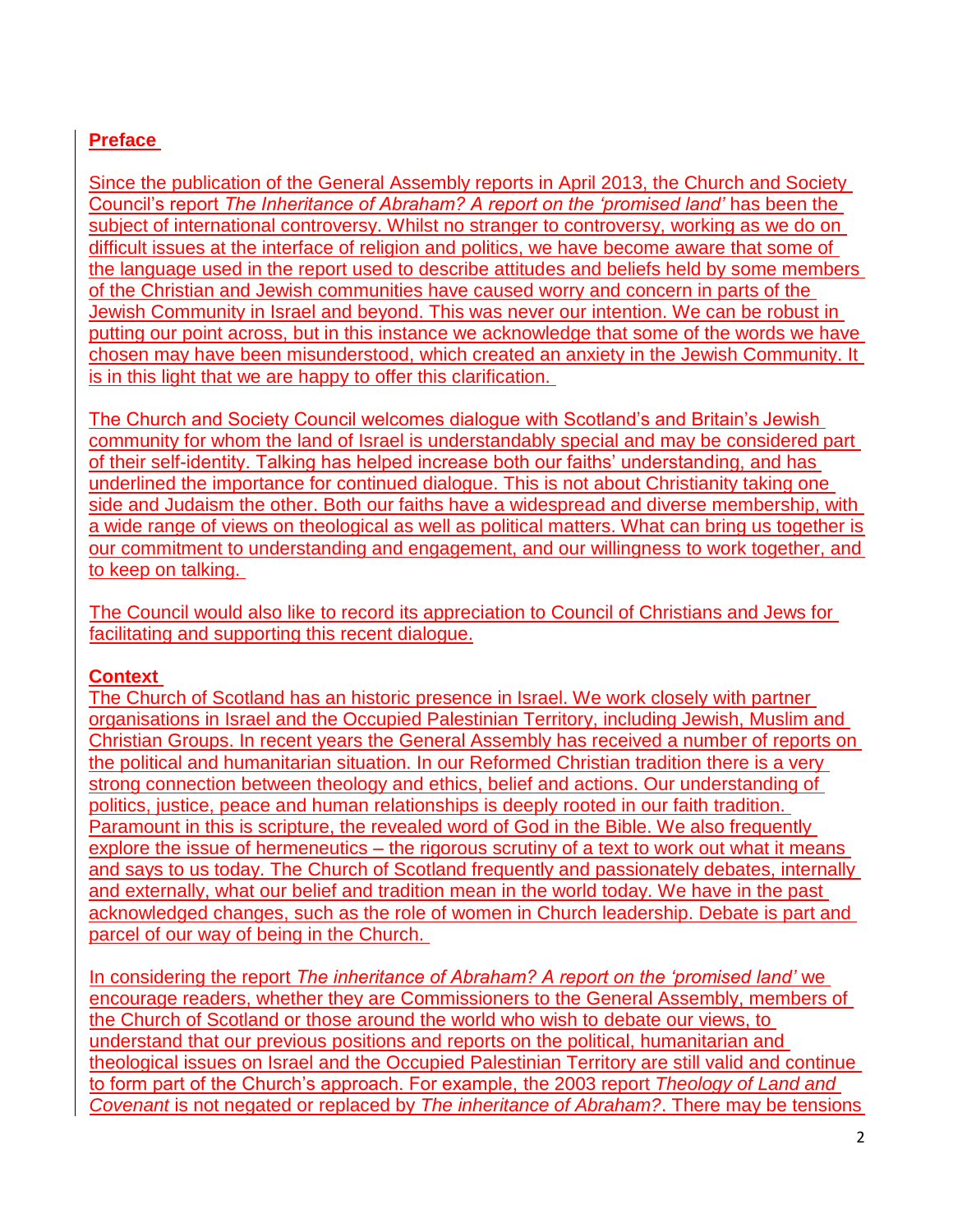between the two – *The inheritance of Abraham* goes further than *Theology of Land and Covenant*. Some may say that the two are not compatible. We believe that over the intervening 10 years a whole new range of conversations and developments warranted a fresh approach. We deliberately included a reference to *Theology and Land and Covenant* in the first sentence of *Inheritance of Abraham?* to underline that this is not a new topic of conversation and that the insights of this report complement and grow out of the understanding reached in 2003.

The key conclusions of this report are that the Church of Scotland does not agree with a premise that scripture offers any peoples a divine right to territory, and that the current situation in Israel and the Occupied Palestinian Territory is characterised by an inequality in power.

These key points should be read in the light of what we already believe:

- That the country of Israel is a recognised State and has the right to exist in peace and security
- That there should be a Palestinian State, recognised by the United Nations, that should have the right to exist in peace and security.
- We reject racism and religious hatred. We condemn anti-Semitism and Islamophobia. We support initiatives to make Scotland, and the Church of Scotland, a place of welcome and hospitality.
- We will always condemn acts of terrorism, violence and intimidation.
- We are committed to dialogue and conversation. We are particularly concerned to make sure that those who are on the margins and whose voices are rarely heard get the opportunity to be listened to. We specifically stand in solidarity with Christians who live in Israel and the Occupied Palestinian Territory.

We have been reminded of some important issues in preparing for this Assembly, especially given that what is brought to the Assembly is also in the public square:

- How we talk about one another is important. We recognise that there is a range of opinions on politics and theology in Christianity, Judaism and in other faiths. We need to take care not to put labels on groups or inadvertently misrepresent diverse opinion.
- When we are discussing sensitive issues we should be careful how we define words and take care to unpack ideas fully, to avoid confusion or misunderstanding.

The Church of Scotland is increasingly disappointed at the current situation in Israel and the Occupied Palestinian Territory. We are especially concerned at the recent actions of the Government of Israel in its support for settlements, for the construction of the security barrier or "the Wall" within Occupied Territory, for the blockade of Gaza and for the anti-Boycott law. We assert our sincere belief that to be critical of the policies of the Israeli Government is a legitimate part of our witness and we strongly reject accusations of anti-Semitic bias. We regularly engage with and critique policies of all Governments, where we deem them to be contrary to our understanding of God's wish for humanity.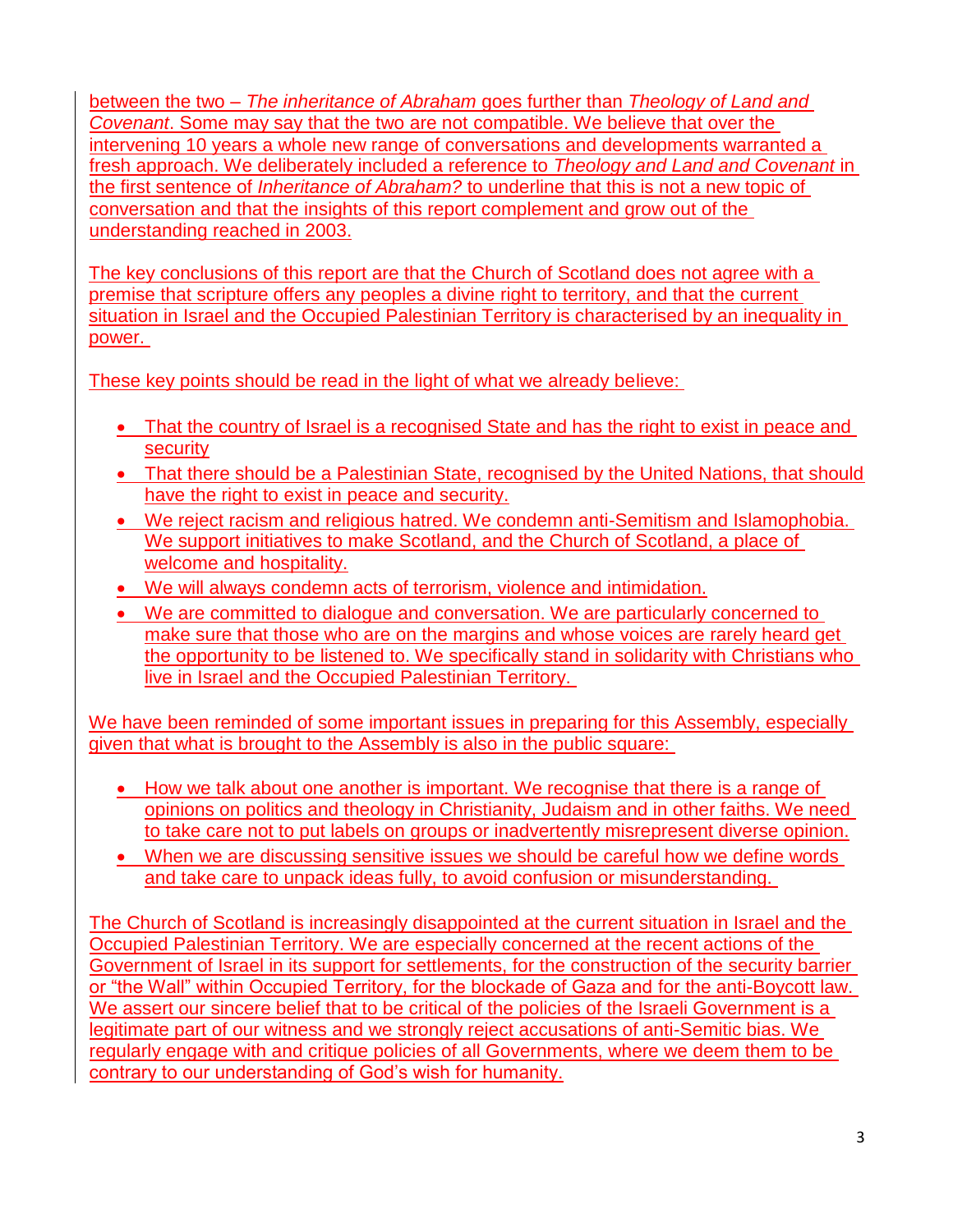#### **Introduction**

Ten years ago the General Assembly received the report *Theology of Land and Covenant*, from the Board of World Mission, Church and Nation Committee and the Panel on Doctrine.<sup>1</sup> This report concluded with encouragement for us to listen more to others, "enriched by new insights through continuing questions that need to be faced". Since 2003, two new insights have been noted by the General Assembly: in 2007, in the report *What Hope for the Middle East.<sup>2</sup>* the Church of Scotland responded to a declaration from Church leaders in Jerusalem, and endorsed their criticism of Christian Zionism and encouraged members of the Church of Scotland to reject it, and in 2009 Christians in the Holy Land came together and produced *Kairos Palestine: a moment of truth*, offered as a word of faith, hope and love from the heart of Palestinian Suffering<sup>3</sup> (information at www.kairospalestine.ps).

With the co-operation and support of the World Mission Council, we present this report in 2013 as our latest reflection on the 'questions that need to be faced', as the political and humanitarian situation in the Holy Land continues to be a source of pain and concern for us all.

#### **Land and the Bible: three different understandingsThe Bible and the land of Israel**

There has been a widespread assumption by many Christians as well as many Jewish people that the Bible supports an essentially Jewish state of Israel. This raises an increasing number of difficulties and current Israeli policies regarding the Palestinians have sharpened this questioning.

This assumption of biblical support is based on views of promises about land in the Hebrew Bible.<sup>4</sup> These views are disputed. The guidance in the Bible, notably the interpretation in the New Testament, provides more help in responding to questions about land and covenant. It also provides insight (discussed later in the report) into how Christians might understand the occupation of Palestinian land by the state of Israel, threats to Middle East peace and security, human rights, and racial intolerance, especially in the forms of anti-Semitism and Islamophobia.

The phrase "the land of Israel" has a range of understandings amongst the three world faiths, Judaism, Christianity, and Islam. The city of Jerusalem, which is a holy place for all three religions, is the most contentious religious and political issue.

Our knowledge and understanding of the world is rooted in scripture. However, we acknowledge that there can be diverse, and sometimes contradictory interpretations of what scripture means. With regards to the Holy Land and the Bible, we outline three different understandings: In general terms there have been three main ways of understanding the

 $\overline{a}$ 

<sup>1</sup> The 2003 report *Theology of Land and Covenant* is available at http://www.churchofscotland.org.uk/data/assets/pdf file/0009/13230/Theology of Land and Covenant.pdf

<sup>2</sup> The 2007 report *What Hope for the Middle East* is available at:

http://www.churchofscotland.org.uk/ data/assets/pdf file/0005/3776/middle east\_07.pdf

<sup>&</sup>lt;sup>3</sup> Information about Kairos Palestine is at [www.kairospalestine.ps](http://www.kairospalestine.ps/)

<sup>&</sup>lt;sup>4</sup> The Hebrew Bible corresponds with the Christian Old Testament.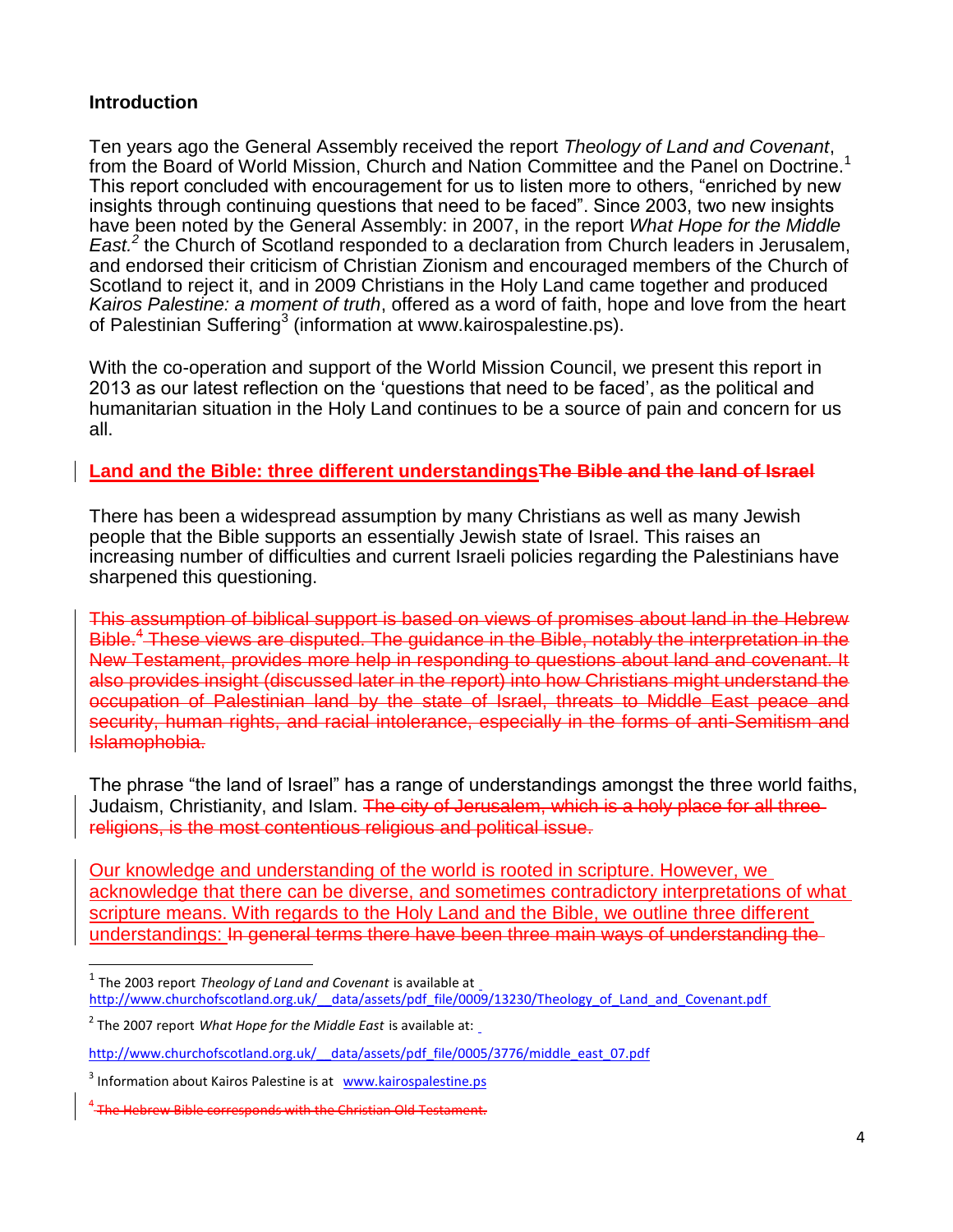#### promises about land in the Bible:

- 1. A territorial guarantee
- 2. A land held in trust
- 3. A land with a universal mission.

## **1. A territorial guarantee**

This idea presents scripture as making unconditional, literal promises referring to a specific, identifiable territorial area for the Israelites. Such texts as the following have been cited to support this view:

- Genesis 12:7 "To your offspring I will give this land." (All translations are from the New Revised Standard Version.)
- Genesis 13:15-17 "For all the land that you see I will give to you and to your offspring for ever. I will make your offspring like the dust of the earth … walk through the length and the breadth of the land, for I will give it to you."
- Genesis 15:18-21 "On that day the LORD made a covenant with Abram, saying, "To your descendants I give this land, from the river of Egypt to the great river, the river Euphrates …' "
- Genesis 17:7-8 "I will establish my covenant between me and you, and your offspring after you … for an everlasting covenant, to be God to you and to your offspring after you. And I will give … the land where you are now an alien, all the land of Canaan, for a perpetual holding."

These verses contain the promise of God to give the land to Abraham and his descendants. There are no 'so long as…' or 'until…' clauses in them. Alone, they can be read to show that God promises the land to the Israelites unconditionally. This interpretation reflects some of key aspects of contemporary Zionist positions.

This is the position of Zionism. "The Bible is our mandate", declared David Ben-Gurion, the 20<sup>th</sup>-Century's most famous Zionist politician, to Lord Peel's Royal Commission in 1936. The visionary geographic concept *Eretz Yisrael Ha'Shlema* (from the Nile to the Euphrates) was fundamental to Ben-Gurion's ideology.

From early ion the early 19th century, some influential Christians encouraged these ideas. Tby the mores of the colonial and imperial age which pervaded all aspects of life, including the Church of Scotland led to the development of a political idea to create a new homeland for Jewish people in Palestine. It may well have been a Kirk minister, the Rev Alexander Keith, who coined the phrase "a land without people, for a people without land." This view of the land of Palestine was linked from the 1840s to a literalistic view of Hebrew Bible prophecy being fulfilled and the widely held attitude that European colonialism meant that a land was 'empty' if western power and culture was not present. This attitude, repugnant to our thinking today and that of many others of all three of the monotheistic faiths, was widely accepted. It was taken up by the 7th Earl of Shaftesbury's evangelical circle with dreams of restoring the Jewish people to the Holy Land. This in turn led to the Balfour Declaration of 1917, when the British Government agreed to a policy of a Jewish homeland in Palestine.

Interestingly, some Jewish leaders, like Ahad Ha'Am (active at the end of the 19th and the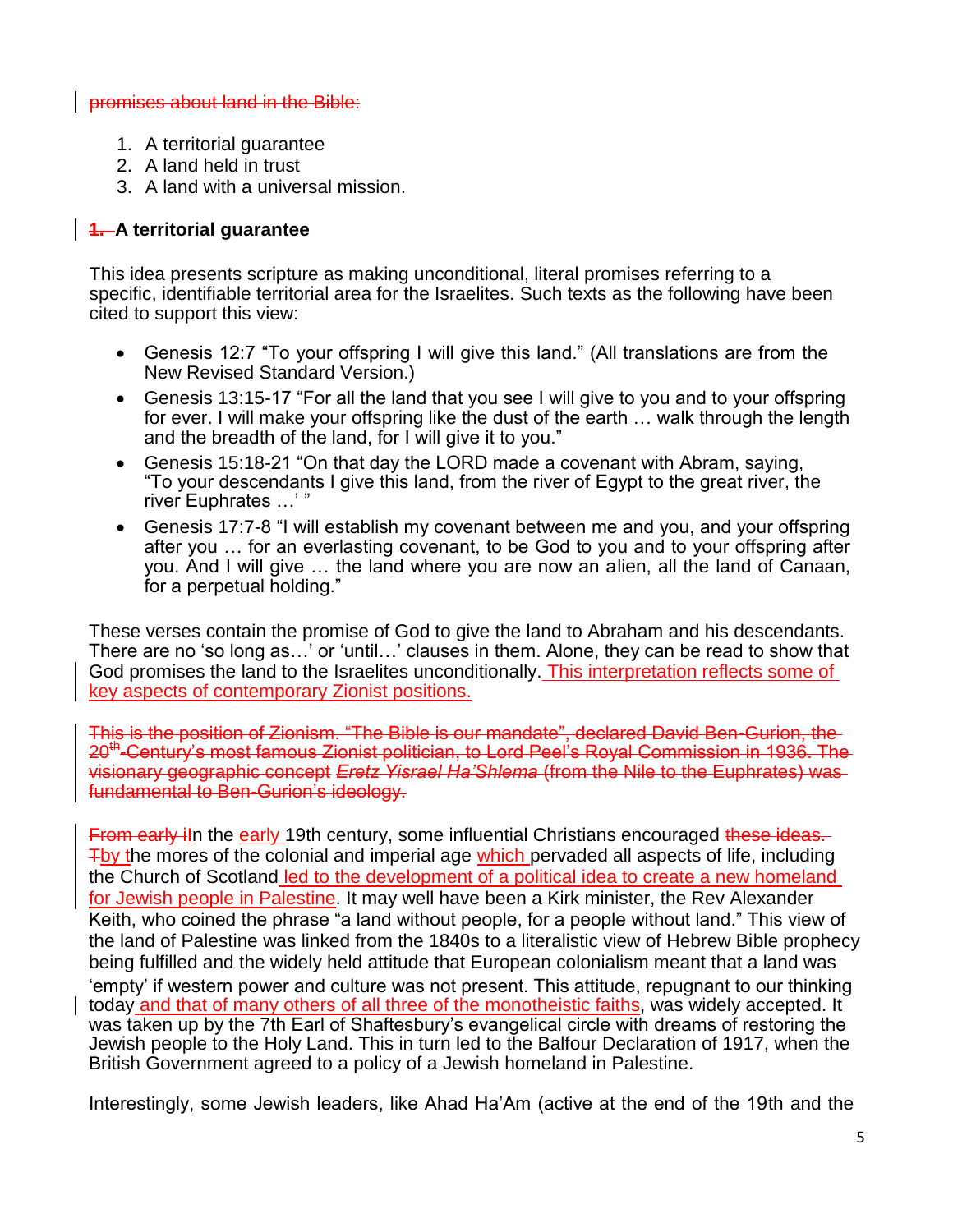beginning of the 20th centuries) resisted this literalist view, and recognised the need for Zionist Jews moving to Palestine to treat the indigenous Palestinians with respect and good judgement.

#### **Kairos Palestine (2.3.1):**

Our land is God's land, as is the case with all countries in the world. It is holy inasmuch as God is present in it, for God alone is holy and sanctifier. It is the duty of those of us who live here, to respect the will of God for this land. It is our duty to liberate it from the evil of injustice and war. It is God's land and therefore it must be a land of reconciliation, peace and love. This is indeed possible. God has put us here as two peoples, and God gives us the capacity, if we have the will, to live together and establish in it justice and peace, making it in reality God's land: "The earth is the Lord's and all that is in it, the world, and those who live in it" (Psalm 24:1).

Naim Ateek<sup>5</sup> a contemporary Christian thinker in Israel has written that: "the sole ambition of Zionists, Christians and Jews alike, has been the acquisition of the land for the Jewish people." He characterises Christian Zionism as: "a movement within Protestant fundamentalism that understands the modern state of Israel as the fulfilment of biblical prophecy and thus deserving of political, financial and religious support."

Politically powerful in the USA, it has enjoyed the backing of Presidents Reagan and Clinton, as well as tele-evangelists and novelists like Jerry Falwell and Hal Lindsay. Clarence Wagner is a representative voice. He sees the modern State of Israel as the fulfilment of God's promise to Abraham, as well as the fulfilment of biblical prophets such as Ezekiel who spoke about 'the barren mountains of Israel' becoming fruitful and 'the ruined towns' being rebuilt as the people returned from Exile. The following extract is taken from his *12 Keys to Understanding Israel in the Bible<sup>6</sup>* :

"Truly, the return of the Jews from over a hundred nations of the world is a modernday miracle. Large waves of immigrants began to come in the 1880s. Since those early days, the deserts have been reforested, the rocky fields made fertile, the swamps drained and planted, the ancient terraces rebuilt, and the ruined cities of old re-established. Israel is now a nation of over six million people, that is a food exporting nation, that boasts high levels of literacy, health, education and welfare, high technology and agricultural development…We, who believe the Bible is God's Word and every promise of God will come to pass, must stand and support Israel's right to its land. It is a Divine right. We cannot say on the one hand that we believe there is a God who has revealed His perfect will in His Holy Scriptures, and on the other hand, deny Israel its right to the land God promised her."

This statement gives rise to questions and observations, among them:

l

i) How do we understand biblical texts that tell us that occupation of the land must go hand in hand with obedience to God's law and God's concern for justice?

<sup>&</sup>lt;sup>5</sup> Ateek is a former Canon of St George's Anglican Cathedral in Jerusalem and head of the Sabeel Ecumenical Liberation Theology Centre.

<sup>6</sup> *12 Keys to Understanding Israel in the Bible* by Clarence Wagner is published by *Bridges for Peace (*2003)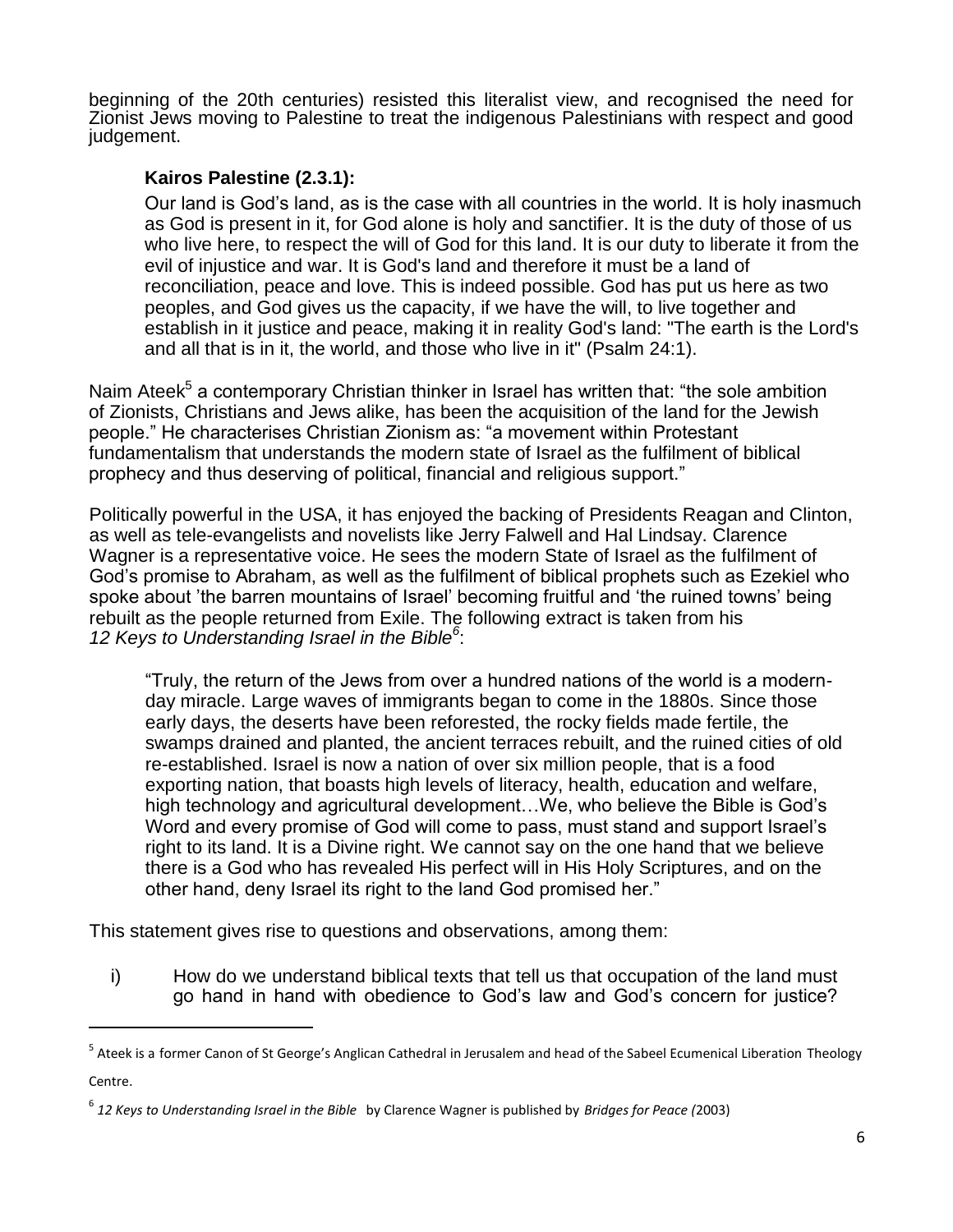(See section 2, below.)

- ii) Did the prophets not warn that pursuit of power and wealth would lead to inequality, injustice and the loss of land, as it did in the Exile?
- iii) What land is being discussed? Is it the land claimed by Joshua, or the land of David and Solomon, or Judah, or the Northern Kingdom of Israel? (See section 3, below.)
- iv) How do we view the narratives on the occupation of the 'promised land' in Joshua and Judges? (Violent ethnic cleansing was apparently condoned by God in somepassages, while others suggest assimilation.)
- $\forall$ iv) Do any of the Hebrew Bible accounts really sanction future occupation of the land and the driving out of the people already there? For example, the occupation of the land by Jewish immigration in recent times and the violence used to deprive some 750,000 Palestinian people from their homes at the time the State of Israel was established in 1948? (This is known by the Palestinian people as *Al Nakba* – the catastrophe).
- $\langle \psi | \psi \rangle$  Clarence Wagner describes the creation of the modern state of Israel as a 'miracle'. What is meant by 'miracle'? Was *Al Nakba* a 'miracle' – driving people from their ancestral land and property with no right of reclaim; the creation of the Gaza Strip; all the refugee camps; the occupied Palestinian territory with the destruction of community life; and the impoverishment of the Palestinian people?
- vii)vi) Justice is a major theme in both the Hebrew Bible and the New Testament. For example "What does the Lord require of you but to do justice, and to love kindness and to walk humbly with your God?" (Micah 6:8) and "Strive first for the kingdom of God and his righteousness…"(Matthew 6:33). Are these not a challenge to the policies of the State-current Government of Israel?<sup>7</sup>
- $\forall$ iii $\exists$  viii) How can Christians support the violation of human rights in the name of alleged divinely conferred exclusive rights to a specific area of land?

This understanding of Scripture and contemporary social and political relations in Israel raises several issues. Those who hold to it, both Christian and Jewish, seem to ignore those texts which say that the occupation of the land must go hand in hand with obedience to Gods law and Gods concern for Justice. Did the Hebrew Bible (The Christian Old Testament) really sanction future occupation of land which involved the displacement of some 750,000 people already living there, and the present injustices and humanitarian issues we see today.

## **2. A land held in trust**

l

A second still literalistic view is that the land is granted to God's chosen people as a giftthe promise of land is literal, but that it is given conditionally to the Jewish people; on this understanding the land is God's, given in trust to be cared for and lived in according to God's instruction. Walter Brueggemann<sup>8</sup> says in *Reverberations of Faith<sup>9</sup>:* 

 $^7$  For instance, in the building of illegal settlements; the continuing policy of driving out of Palestinians from East Jerusalem;

disregard of UN resolutions and violation of international law; and the daily provocation and humiliation of the Palestinian people.

 $^8$  Brueggemann is a Christian scholar of the Hebrew Bible in the United States and a minister in the United Church of Christ.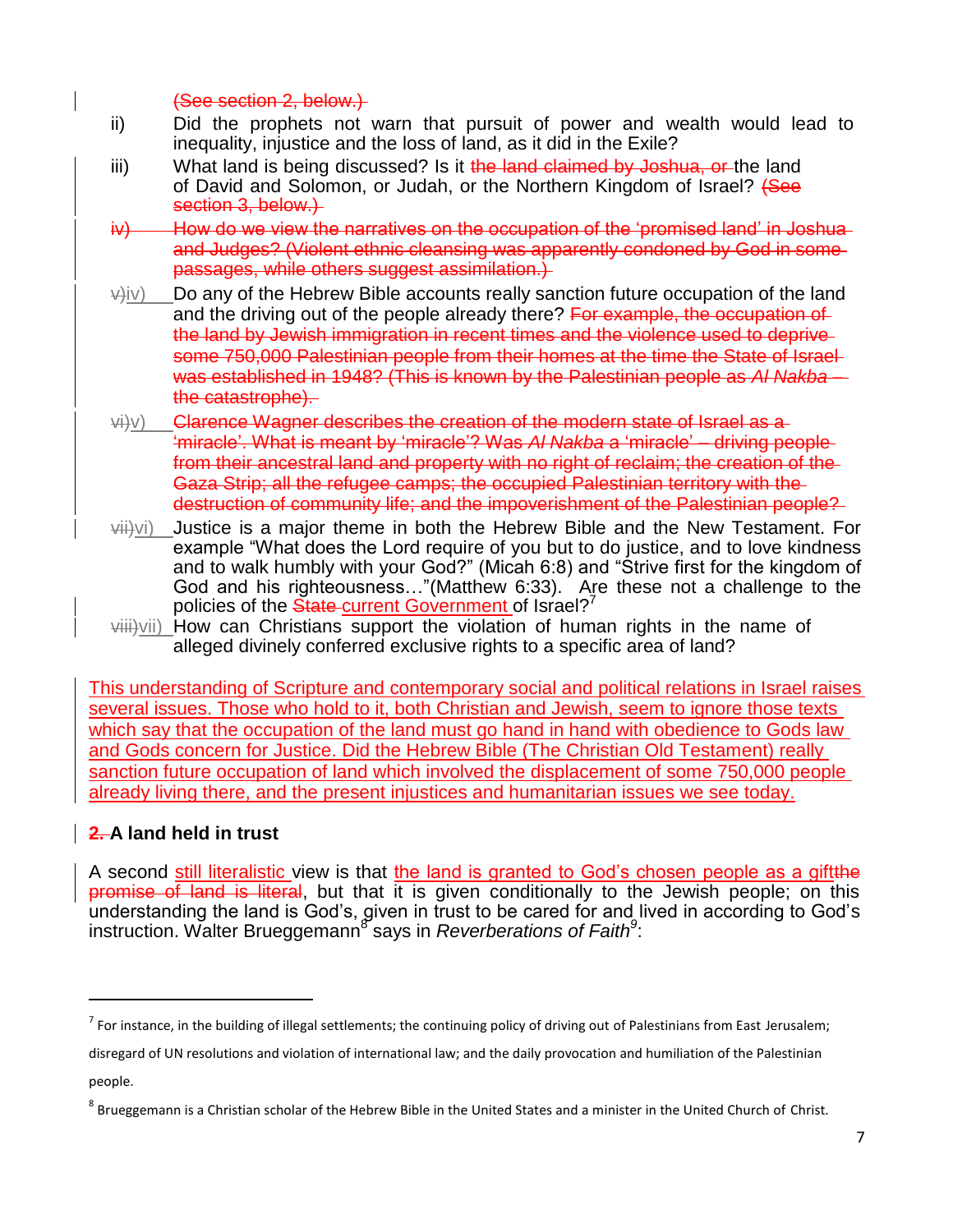"The great articulation of land theology in the Old Testament is found in the book of Deuteronomy. The importance of the collection of sermonic addresses and commandments is to assert the non-negotiable conditions of land possession, conditions that are worked out in policy and public action but are understood theologically as the commandments of [Jehovah]. At the centre of the land-ethic is the 'year of release' in Deuteronomy 15:1-18 which provides cancelling debts among the poor in community so that they may participate viably and with dignity in public. The same legal provision is writ large in the provision of the jubilee year in Leviticus 25. These laws on the year of release and jubilee year have the intention of curbing an unfettered economy by subordinating economic transactions to the needs and requirements of the civic community...The covenantal tradition of Moses and the prophets knows that no community can hope to occupy land peaceably and justly unless the claim of the neighbour is honoured in the face of exploitative possibility. Israel's own sad experience is taken to attest to the truth of that advocacy."

Munib Younan<sup>10</sup> has pointed to the widely accepted view of scholars that the idealised biblical conquest narratives were put into their present form only centuries later, with the writers "intent on justifying their own status in the land on the basis of nationalistic perspectives." In his book *Witnessing for Peace: In Jerusalem and the World<sup>11</sup>* he urges us to read the Pentateuch in the light of the prophets. The land is a gift, not a right, and one which brings with it obligations, most particularly to practice justice and to dwell equitably with the stranger. The Presbyterian Church in Canada's 2012 General Assembly reached a similar conclusion: "For neither ancient nomadic peoples nor modern corporations is the land a free gift without the responsibility."<sup>12</sup>

Possession of any land is clearly conditional. The question that arises is this: Would the Jewish people today have a fairer claim to the land if they dealt justly with the Palestinians?

According to the Declaration of the Establishment of the State of Israel of 14 May 1948, the intention was to create a just society:

"The State of Israel will be open for Jewish immigration and for the ingathering of the Exiles; it will foster the development of the country for the benefit of all its inhabitants; it will be based on freedom, justice and peace as envisaged by the prophets of Israel; it will ensure the complete equality of social and political rights to all its inhabitants irrespective of religion, race, or sex; it will guarantee freedom of religion, conscience, language, education and culture; it will safeguard the Holy Places of all religions; and it will be faithful to the principles of the Charter of the United

l

[www.presbyterian.ca/download/aand](http://www.presbyterian.ca/download/aand))

 $^9$  Reverberations of Faith: A Theological Handbook of Old Testament Themes by Walter Bruggemann is published by

Westminster / John Knox Press (2002

 $10<sup>10</sup>$  Bishop of the Evangelical Lutheran Church in Jordan and the Holy Land

<sup>11</sup> *Witnessing for Peace: In Jerusalem and the World by Munib Younan is published by* Augsburg Books (2003)

 $12$  (See the report of the International Affairs Committee, General Assembly 2012 Acts and Proceedings, page 275,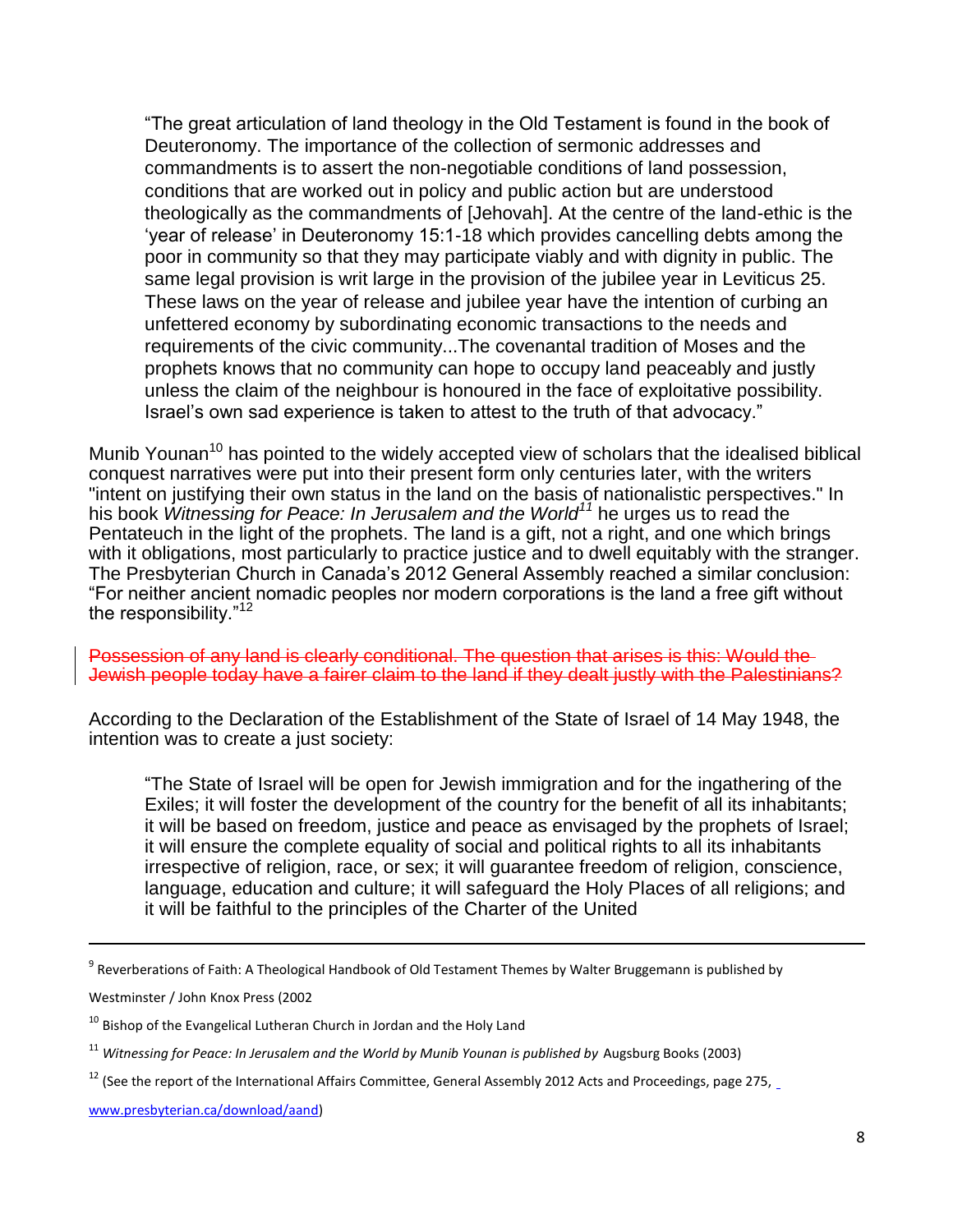## Nations."

This formal acceptance of the equality of all its citizens potentially created a tension from the start with some who held to a ethno-nationalist understanding of Zionismthe state of Israel's ethno-national, Zionist goals. There is a direct conflict of interest between wanting human rights and justice for all and retaining the right to the land. This has, in some cases, The decision not to adopt a formal constitution led to the limiting of civil liberties, for example, in relation to land expropriation and the imposition of military government on Palestinians in Israel until 1966. Despite an independent judiciary, liberal-democratic values were-have been violated in immigration, citizenship, education, economic, and most of all in land policies. The state of Israel has always been an ethnic democracy. Under Ben-Gurion, the first Prime-Minister and Minister of Defence, the Arab minority had to live separately under Jewish rule.

It has to be recognized that the enormity of the Holocaust has often reinforced the belief, at least in certain circles in the West, that Israel is entitled to the land unconditionally. There is guilt among Western Christianity about centuries of anti-Semitism that led to discrimination against the Jews, culminating in the total evil of the Holocaust. There is also a belief among some Jewish people that they have a right to the land of Israel as compensation for the suffering of the Holocaust.

One contemporary commentator who faces these two issues is Mark Braverman, an American Jew who grew up sharing the beliefs of some in his community. In his book *Fatal Embrace<sup>13</sup>* he writes:

"As a Jew born into a religiously observant family in post-World War II America, I was raised in a potent combination of Rabbinic Judaism and political Zionism. I grew up immersed in the Zionist narrative of return to the Jewish homeland. I was taught that a miracle – born of heroism and bravery – had blessed my generation. The State of Israel was not a mere historical event – it was redemption from millennia of marginalisation, demonisation and murderous violence. The legacy of this history was a sense of separateness – a collective identity of brittle superiority for having survived, despite the effort 'in every age' – so reads the Passover liturgy – to eradicate us. The ideology and mythology of the birth of the State of Israel partook of this legacy of separateness, vulnerability and specialness. I embraced it."

His attitude was radically changed by visiting Palestine in 2006 and seeing the reality, the range and the reach of the injustices on the ground and his horror that these were being done by the State of Israel which, at the time, he equated as therefore being done in his name. He is clear about the fact that Christian people have to repent of the wrongs done to the Jewish people, but this does not mean that the church cannot criticise the policies of the Israeli Government in the Occupied Palestinian Territory Zionism today: "Christian people must not sell out the Palestinian people because of repentance for the Holocaust, 'sensitivity' to Jewish feelings, and fear of being labelled anti-Semitic."

To be critical of Zionism is not anti-Semitic. Braverman is adamant that Christians must not

l

 $^{13}$  Fatal Embrace: Christians, Jews, and the Search for Peace in the Holy Land by Mark Braverman is published by Synergy Books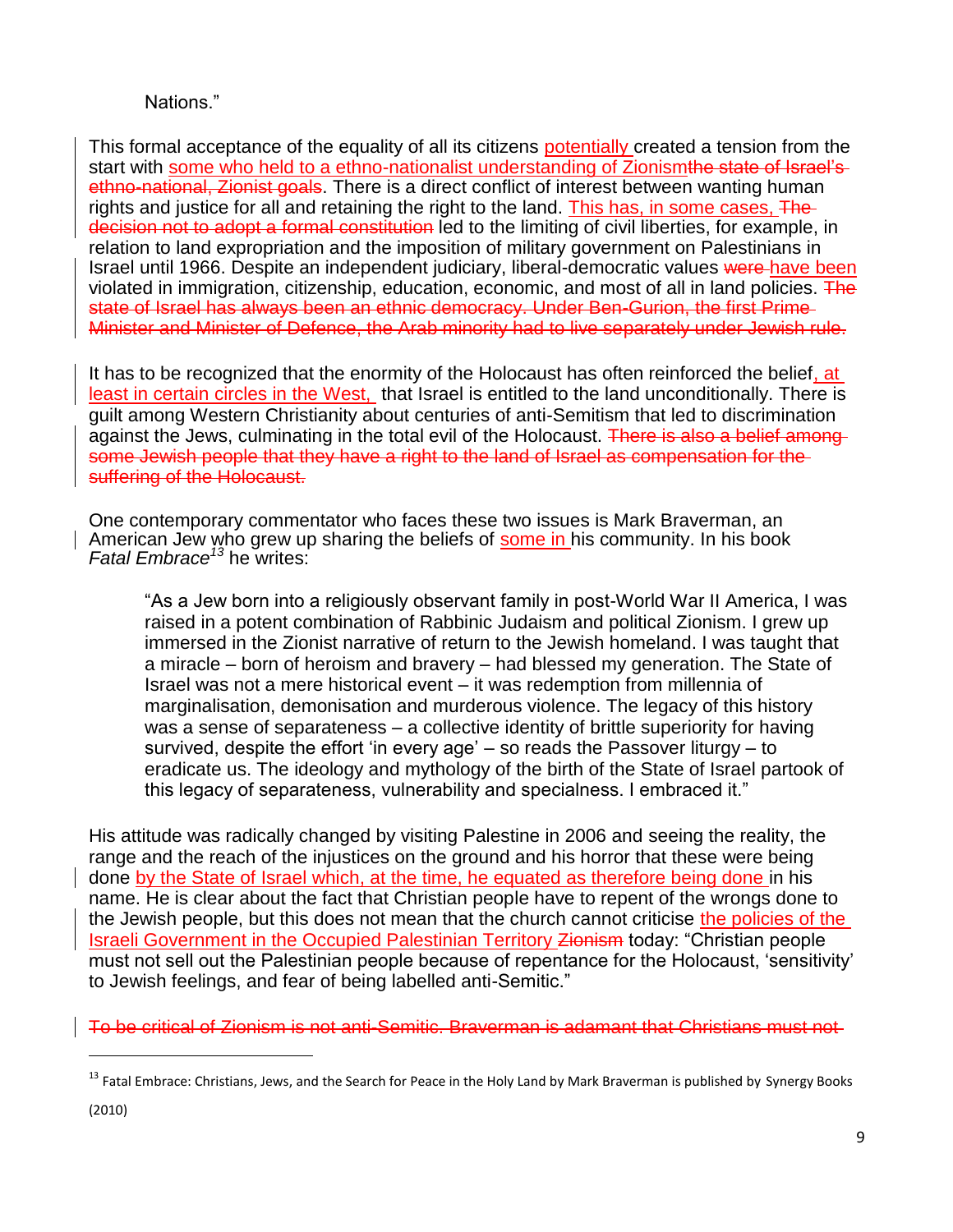sacrifice the universalist, inclusive dimension of Christianity and revert to the particularexclusivism of the Jewish faith because we feel quilty about the Holocaust. He is equally clear that the Jewish people have to repent of the ethnic cleansing of the Palestinians between 1947 and 1949. They must be challenged, too, to stop thinking of themselves as victims and special, and recognise that the present immoral, unjust treatment of Palestinian people is unsustainable.

Braverman challenges, too, what he calls 'revisionist Christian theology', more widely known as Western post-Holocaust theology, i.e. theology which takes away Jesus' radical critique of Jewish theology and practice in order to provide no excuse for Christian anti-Semitism. In this approach, he claims, the Jewish people are and remain God's chosen. This gives them the right to land, to triumph over enemies and a sense of specialness. Other people's part in this is limited to being pushed aside to make way for occupation, being agents of God's punishment of the Jews for their disobedience and witnessing to God's glory through Jewish survival and prosperity.

As long as Zionists think that Jewish people are serving God's special purpose and that abuses by the state of Israel, however wrong and regrettable, don't invalidate the Zionist project, they will believe themselves more entitled to the land than the Palestinian people. A final difficulty is Jewish 'exceptionalism', with its interpretation of the covenant in Exodus 19:3-6:

"Moses went up to God, and the LORD called to him from the mountain and said, 'This is what you are to say to the house of Jacob and tell the sons of Israel: You yourselves have seen what I did to Egypt, and how I have carried you on eagles' wings and brought you here to me. If only you will now listen to me and keep mycovenant, then out of all peoples you will become my special possession; for the whole earth is mine. You will be to me a kingdom of priests, my holy nation. Those are the words you are to speak to the Israelites.'"

This view of the problem facing those wishing to speak out but fearing being seen as anti-Semitic is echoed in the words of Mark Ellis, retired University Professor of Jewish Studies at Baylor University, where he was the Director of the Centre for Jewish Studies who said;.

"It seems late in the Israel/Palestine political game – and it is late indeed – but the mainstream Churches are breaking what I have called the interfaith ecumenical deal. That deal is usually referred to as the interfaith ecumenical dialogue, the post-Holocaust place where Jews and Christians have mended their relationship. Israel was huge in this dialogue. Christians supported Israel as repentance for anti-Semitism and the Holocaust. Then as Israel became more controversial with their abuse of Palestinians, Christians remained silent. Non-support and, worse, criticism of Israeli policies, was seen by the Jewish dialoguers as backtracking to anti-Semitism. That's where the dialogue became a deal: Silence on the Christian side brings no criticism of anti-Semitism from the Jewish side"<sup>14</sup>.

l

<sup>&</sup>lt;sup>14</sup> <http://mondoweiss.net/2012/11/exile-and-the-prophetic-the-interfaith-ecumenical-deal-is-dead.html>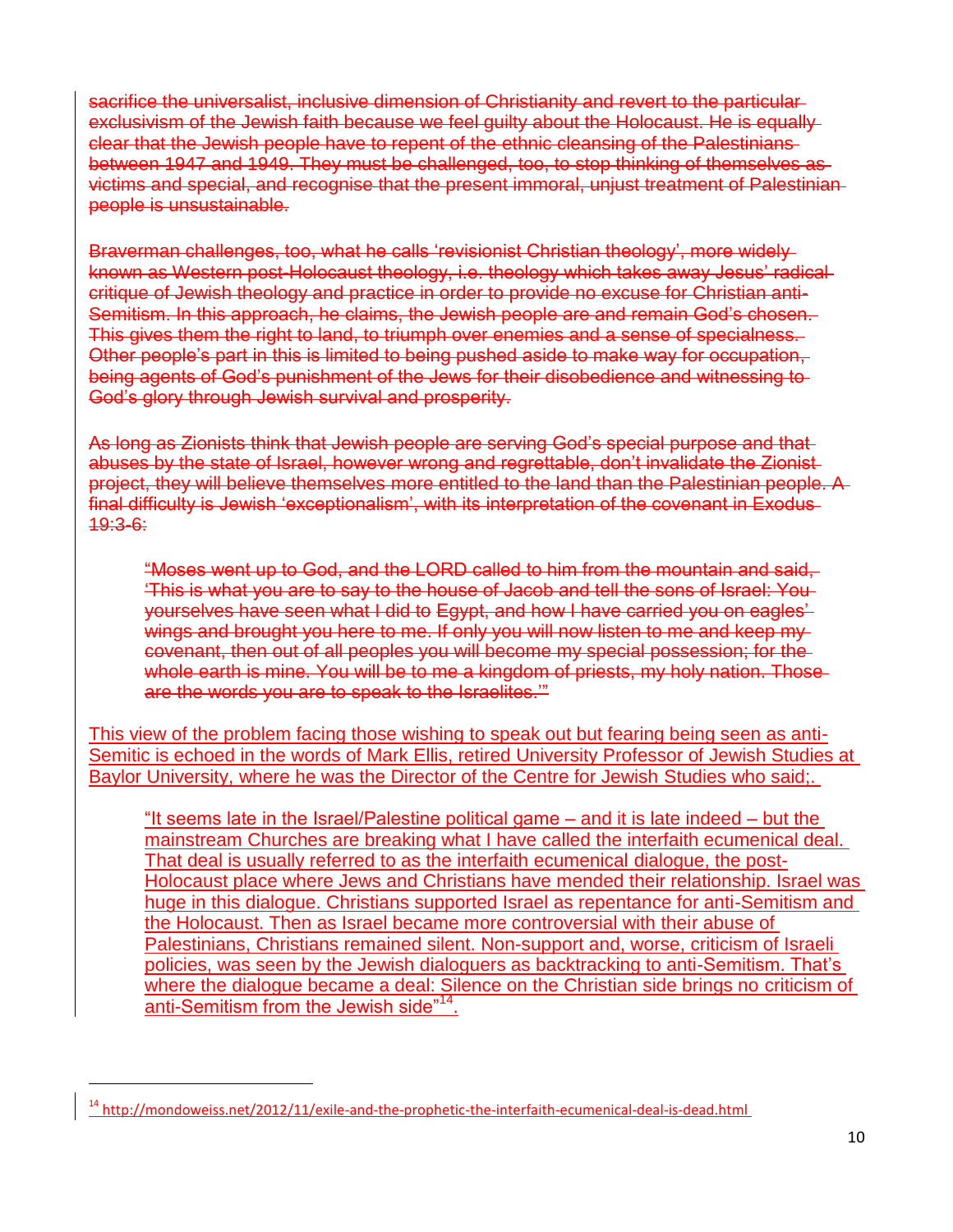## **3.** A land with a universal mission

We believe that an An adequate Christian understanding of the 'promised land' must take into account two further points, in addition to the conditional nature of promises in the Hebrew Bible:

- i. There are different meanings attached to "land" in different contexts and in the theological and political agendas of the various authors of the Hebrew Bible.
- ii. The New Testament contains a radical re-interpretation of the concepts of "Israel", "temple", "Jerusalem", and "land".
	- i. The Hebrew Bible

The boundaries of the land are described in different ways in different situations. Abraham's descendants, "numerous as the stars in the sky", will receive "all these lands", and through them "all nations on earth will be blessed" (Genesis 26:4). This suggests a more inclusive picture than "the land of Canaan" (Genesis 12:5) or even "from the river of Egypt to the great river, the Euphrates" (Genesis 15:18). The lack of detailed archaeological evidence supports the view that the range of scriptural material makes it inappropriate to try to use the Hebrew scriptures to determine an area of land meant exclusively for the Jewish people.

The prophetic writings especially were developing a different understanding.<sup>15</sup> In Joshua, Judges, Samuel and Kings, force is used to achieve Israel's nationalistic goals. This is continued by the Maccabees in the 2<sup>nd</sup> century BCE and the Zealots in  $\overrightarrow{AD}$  CE 1<sup>st</sup> century. That exclusivist tradition implied Jews had a special, privileged position in relation to God. But the prophetic tradition stood against this. Narrative of the Babylonian captivity demonstrated that God was not confined to *their'one* land, or was concerned only for 'them'one people.

The For Christians the book of Jonah is a key text for understanding the Hebrew Bible's promise of the land to Abraham and his descendants. Written at a time when Jewish people were turning inwards, the book presents Jonah as aJewish nationalist to drive home the point: God's universal, inclusive love is for all. For Christians, God in Jonah is merciful, gracious, a liberator of the oppressed and sinful who looks for just living. The people of God even included the hated Assyrians. So to Christians, Jonah suggests a new theology of the land, because God was not confined within the land of Israel, but also embraced the land of Assyria. In saying this, we recognise that a Jewish Theological interpretation of Jonah may not go as far as a Christian one, perhaps being more contextualised in time terms.

#### **Kairos Palestine (2.3):**

We believe that our land has a universal mission. In this universality, the meaning of the promises, of the land, of the election, of the people of God, open up to include all of humanity, starting from all the peoples of this land.

ii. New Testament

 $\overline{a}$ 

<sup>&</sup>lt;sup>15</sup> Naim Ateek explores this matter in his book *Justice and Only Justice*, arguing that from Amos in the 8<sup>th</sup> century BC,

God's purposes begin to be thought of as inclusive and universal.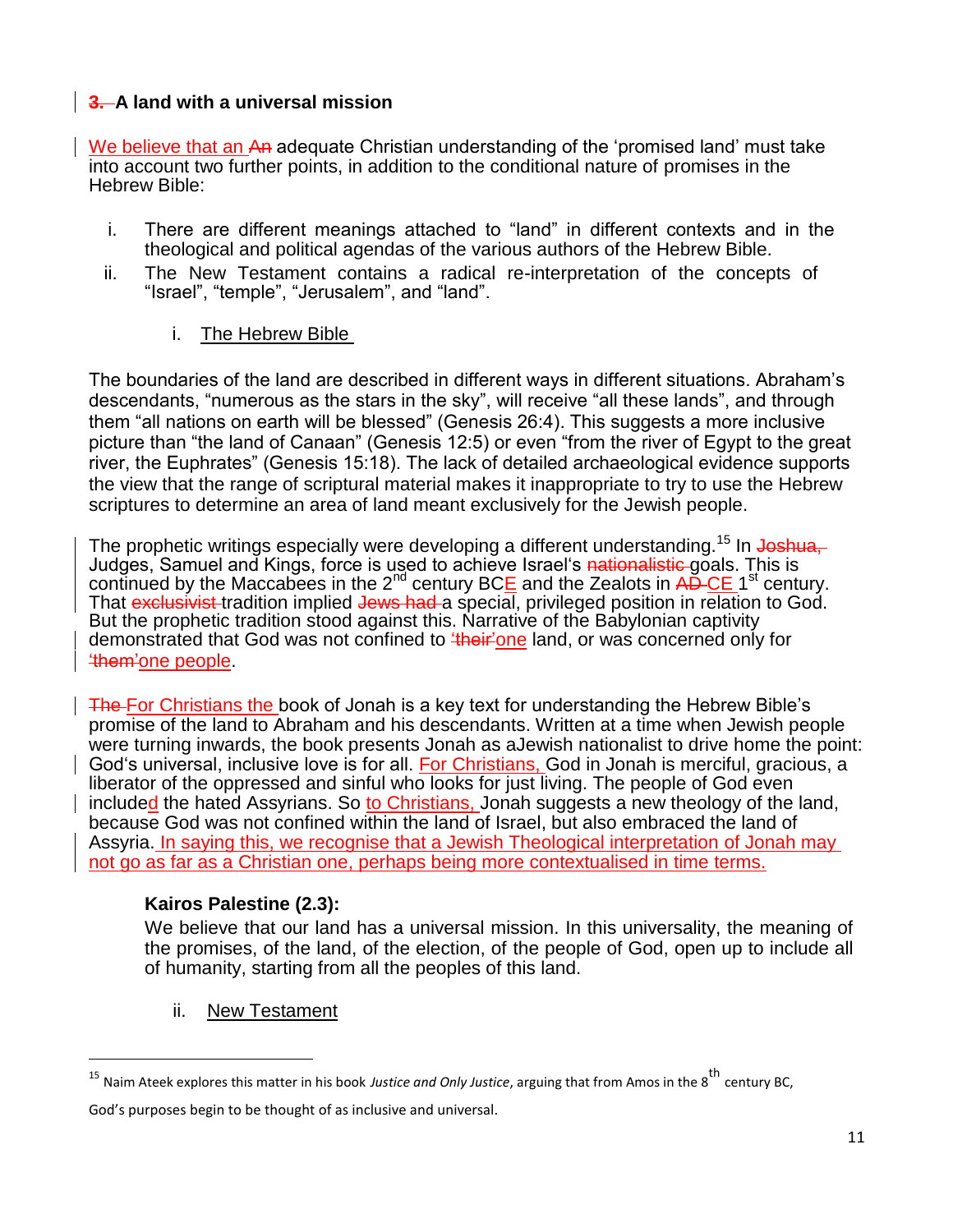The For Christians, the New Testament is even clearer about a process in the unfolding of God's purposes of good for humanity, Hebrews 1:1-2: "Long ago God spoke to our ancestors in many and various ways by the prophets, but in these last days he has spoken to us by a son whom he appointed heir to all things."

Previous experiences of land, including the peaceful returns from exile, were stages towards a wider future. This is the Christian understanding throughout our reading and interpretation of the New Testament. The Christians believe that Good News of Jesus is inclusive. The incident that follows the 'Nazareth Manifesto' in Luke 4 (verses 25-30) makes the point clearly:

"But the truth is, there were many widows in Israel in the time of Elijah, when the heaven was shut up for three years and six months, and there was a severe famine over all the land; yet Elijah was sent to none of them except to a widow at Zarephath in Sidon. There were also many lepers in Israel in the time of the prophet Elisha, and none of them was cleansed except Naaman the Syrian. When they heard this, all in the synagogue were filled with rage. They got up, drove him out of the town, and led him to the brow of the hill on which their town was built, so that they might hurl him off the cliff. But he passed through the midst of them and went on his way."

Jesus offered a radical critique of Jewish specialness and exclusivism, but the people of Nazareth were not ready for it. John's gospel speaks of Jesus being lifted up and drawing all people to himself (John 12:32). Jesus' cleansing of the Temple means not just that the Temple needs to be reformed, but that the Temple which by its order, kept some people separate from others is finished. Stephen's speech in Acts 7 makes it clear that God is no longer confined to the place of the Temple. God is in all places and for all people. Temple and land give way to a new understanding so Paul can say that all the barriers that separated people one from another Jews from the rest are down – "there is neither Jew nor Greek, bond nor free, male or female in Christ Jesus." The new 'place' where God is foundis wherever people gather in the name of Jesus.

If Jesus is indeed the Yes to all God's promises<sup>16</sup> then for Christians the promise to Abraham about land is fulfilled through the impact of Jesus, not by restoration of land to the Jewish people. Jesus gave a new direction and message for the people of Godto his followers, one which did not feature nor was it confined to a special area of land for them. From the day of Pentecost his followers were sent to work for a different kind of kingdom. When the apostle-Paul spelt it out for the emerging church in Rome he began to answer the question about the Jewish people who were not following Jesus. His conclusions that "all Israel will be saved", and that "God has imprisoned all in disobedience so that he may be merciful to all" (Romans 11:26, 32) have tested all subsequent interpreters, but most recent ones see a vision of a reconciliation beyond this age. No part of the New Testament gives any support to a political state of Israel beyond that to any other state. All are challenged to the same requirements for justice and the protection of human rights for all their inhabitants.

#### **The challenge of a new kingdom?**

l

To Christians in the 21st century, promises about the land of Israel were nevershouldn't be

 $16$  2 Corinthians 1:20 "For in him every one of God's promises is a 'Yes'..."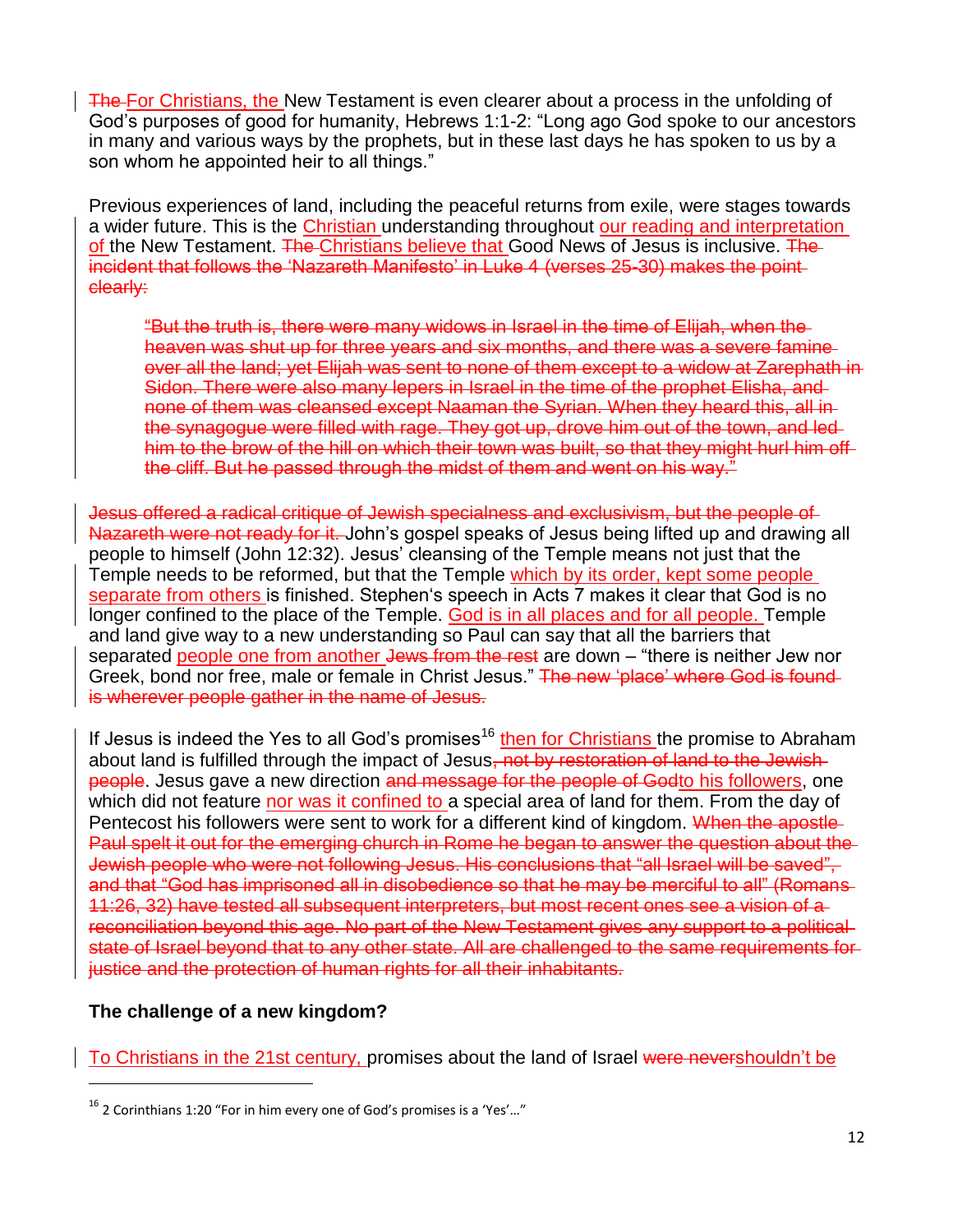intended to be taken literally, or as applying to a defined geographical territory $\pm$ : They they are a way of speaking about how to live under God so that justice and peace reign, the weak and poor are protected, the stranger is included, and all have a share in the community and a contribution to make to it. The 'promised land' in the Bible is not a place, so much as a metaphor of how things ought to be among the people of God. This 'promised land' can be found – or built – anywhere.

Jesus' vision of the kingdom is not for one limited area of territory, it is a way of anticipating how things can be if people are obedient to God. Metaphor and symbol are often used by the Biblical writers. Words such as 'widow', 'stranger', 'orphan', 'wilderness,' 'neighbour,' 'Egypt,' 'exodus' and 'exile' have profound symbolic reference. So Walter Brueggeman comments on the poetry of Isaiah 2:

"Exile is a sense of not belonging, of being in an environment hostile to the values of the community and its vocation. Babylon refers to a concentration of power and value which is dominant and which is finally hostile to the covenant faith of this community. The empire regularly seeks to domesticate such a community and characteristically ends in oppression. Homecoming is a dramatic decision to break with imperial rationality and to embrace a place called home where covenantal values have currency and credibility. The juxtaposition of exile, Babylon and homecoming means that this poetry of Isaiah 2 is not aimed simply at geographical, spatial possibility but at relational covenant reality."

Bethlehem Bible College, from an historic Baptist and evangelical stance, has recently been hosting *Christ at the Checkpoint* conferences (see www.christatthecheckpoint.com). At the most recent, participants were challenged to move away from seeing the Middle East through the lens of "end times" prophecy and instead look to follow Jesus in the prophetic pursuit of justice, peace and reconciliation. The evangelical leaders in the Palestinian Baptist community are engaging with *Kairos Palestine*, and the non-geographic nature of God's promises.]

#### **Kairos Palestine (3.4.3):**

Our Church points to the Kingdom, which cannot be tied to any earthly kingdom. Jesus said before Pilate that he was indeed a king but "my kingdom is not from this world". St Paul says: "The Kingdom of God is not food and drink but righteousness and peace and joy in the Holy Spirit" (Romans 14:7). Therefore religion cannot favour or support any unjust political regime, but must rather promote justice, truth and human dignity.

From this last perspective, the desire of those who seek to acquire the land of the Palestinians many in the state of Israel to acquire the land of Palestine for the Jewish people is wrong. The fact that the land is currently being taken by settlement expansion, the separation barrier, house clearance, theft and force makes it doubly wrong to seek biblical sanction for this.

Church leaders from South Africa, following a visit to Israel and the Occupied Palestinian Territories in the autumn of 2012, observed similarities to the concluding years of the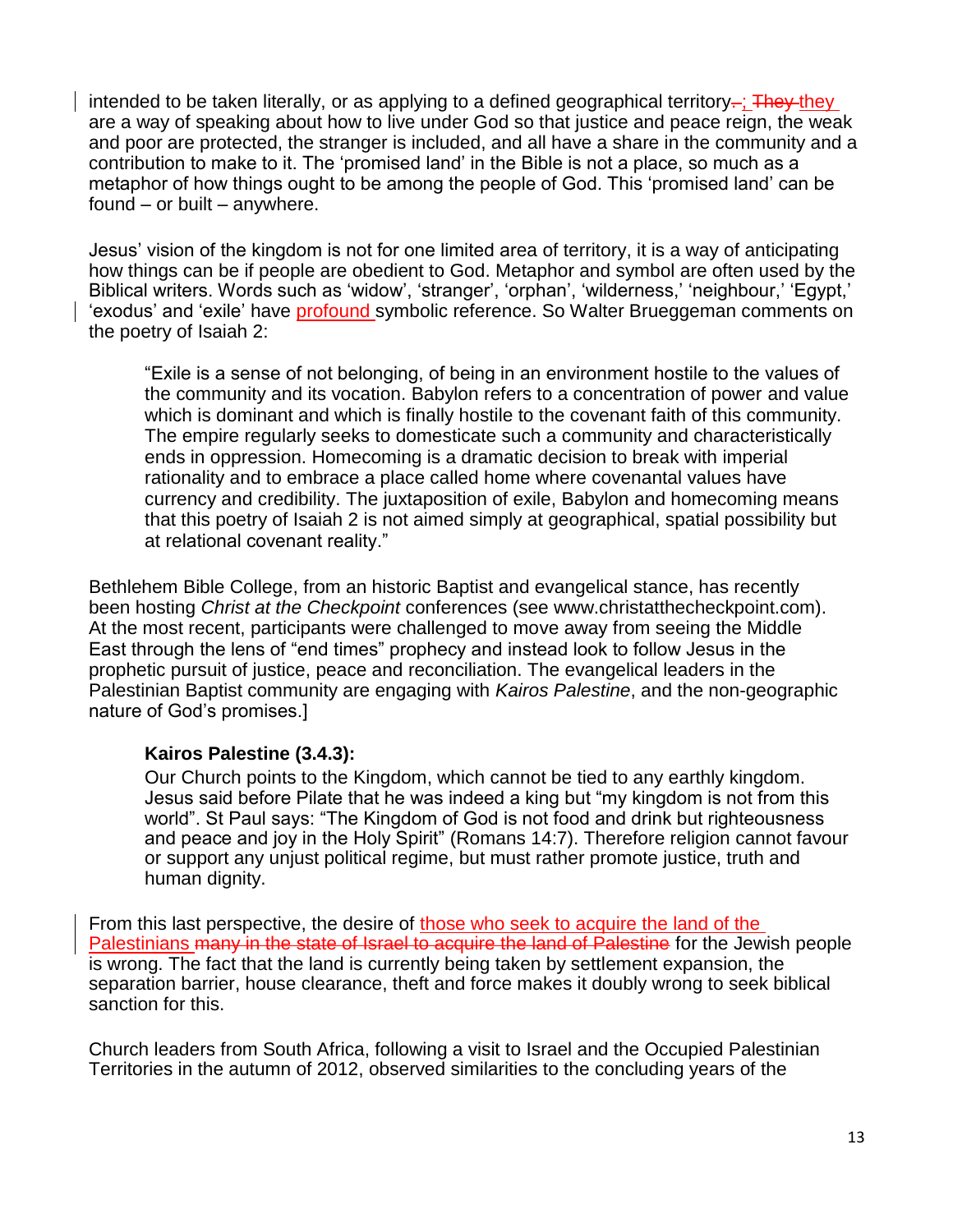apartheid regime in South Africa.<sup>17</sup> There are many members of the Jewish community in Israel and abroad concerned with injustice in Israel and the Occupied Palestinian Territory who would fundamentally disagree with that description<sup>18</sup> but it is challenging that those who remember the reality of apartheid first hand and the consequences of international campaigns on their own nation They concur with proposals to consider economic and political measures involving boycotts, disinvestment and sanctions against the state of Israel focused on illegal settlements, as the best way of convincing Israeli politicians and voters that what is happening is wrong, and that. They argue that Christians around the world should not contribute in any way to the viability of illegal settlements. This raises particular questions for the Church of Scotland as we seek to respond to the question: "What does the Lord require of you…?"

## **Conclusion**

 $\overline{\phantom{a}}$ 

From this examination of the various views in the Bible about the relation of land to the people of God, it can be concluded that Christians should not be supporting any claims by Jewish or any other people, any people to an exclusive or even privileged divine right to possess particular territory. We believe It that is a misuse of the Hebrew Bible (the Christian Old Testament) and the New Testament Bible to use it as a topographic guide to settle contemporary conflicts over land. In the Bible, God's promises extend in hope to all land and people. Focussed as they are on the life, death and resurrection of Jesus Christ, these promises call for a commitment in every place to justice in a spirit of reconciliation.

This theological approach is what we bring from our Christian perspective to the place of dialogue with people of other faith communities grappling with the issues of land in Israel and the Occupied Palestinian Territory. It does not judge the faith of others nor suggest that one perspective supersedes another but it does challenge the manifestations of faith expressed by some on the question of land in these troubled places.

In the context of the present situation in Israel and the Occupied Palestinian Territory we remain committed to the following principles, previously set out and agreed by the General Assembly (the years indicate Deliverances passed which back up these points):

- That the current situation is characterised by an inequality in power and therefore reconciliation can only be possible if the Israeli military occupation of the West Bank and East Jerusalem, and the blockade of Gaza, are ended,  $\left(2001, 2002, 2004, 2006, \right)$ 2007, 2011, 2012)
- The Church of Scotland condemns violence, terrorism and intimidation no matter the perpetrator

<sup>17</sup> [http://www.kairospalestine.ps/sites/default/Documents/South%20African%20church%20delegation%20to%20the%2](http://www.kairospalestine.ps/sites/default/Documents/South%20African%20church%20delegation%20to%20the%20occupied%20territories%20of%20Palestine.pdf)  [0occupied%20territories%20of%20Palestine.pdf](http://www.kairospalestine.ps/sites/default/Documents/South%20African%20church%20delegation%20to%20the%20occupied%20territories%20of%20Palestine.pdf)

<sup>&</sup>lt;sup>18</sup> http://www.haaretz.com/weekend/week-s-end/an-israeli-and-a-palestinian-scathed-by-south-africa-apartheid-rhetoric-1.428234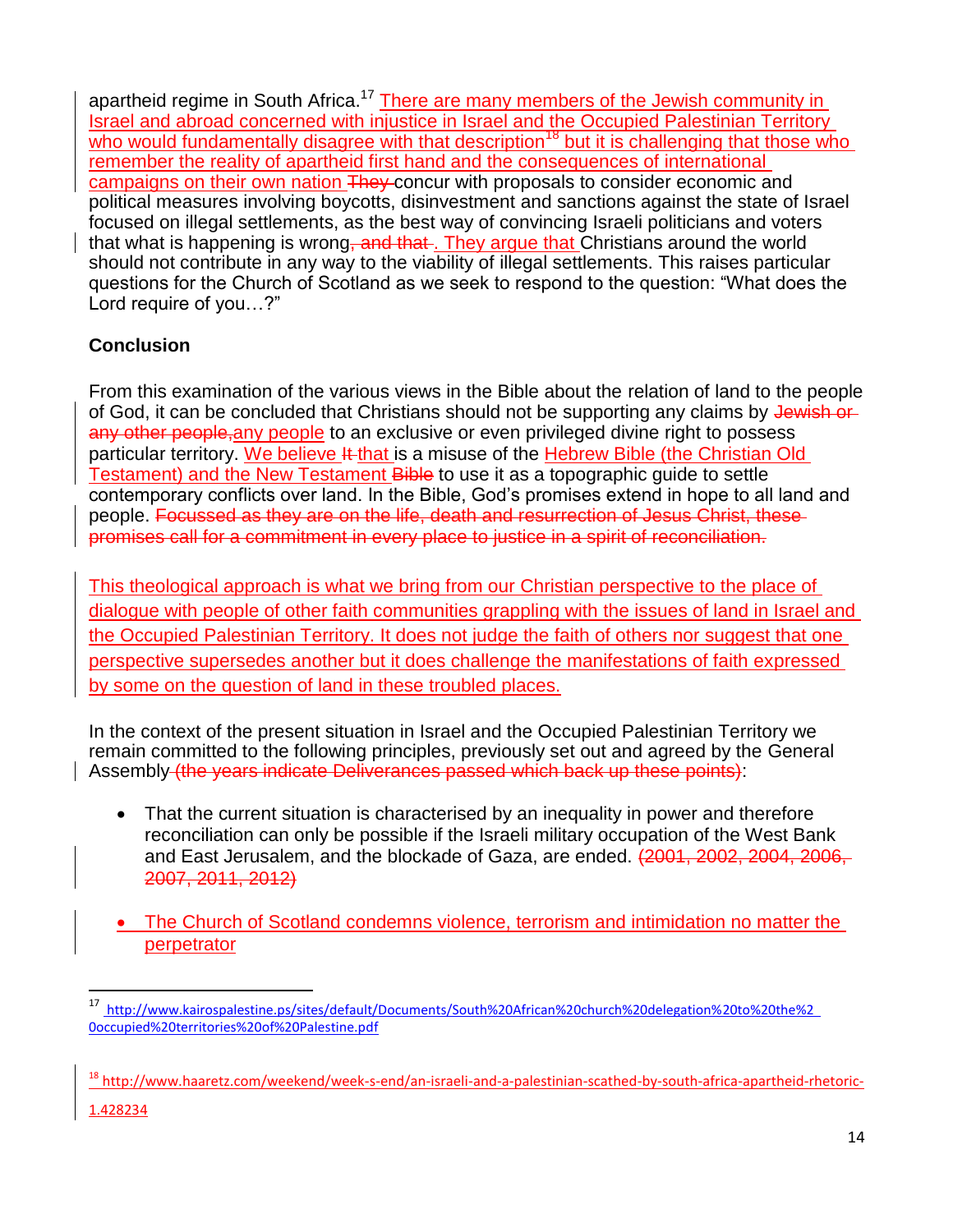- The Church of Scotland affirms the right of Israelis and Palestinians to live within secure and fixed boundaries in states of their own
- The Israeli settlements in East Jerusalem and the West Bank are illegal under International Law. The Church of Scotland, individuals and civil organisations should urge the UK government and the international community European Union as a matter of urgency to put pressure on Israel to cease from the expansion of these settlements. (2003, 2006, 2011)
- The Church of Scotland must remain in dialogue and fellowship with ecumenical partners and the UK Jewish, Muslim and other faith communities to support concerns for justice and peace. (2002, 2006, 2011, 2012)
- That iThe Church of Scotland should do nothing to promote the viability of the illegal settlements on Palestinian land. (2006, 2011, 2012)
- The Church of Scotland should support projects which prioritise peace-building, poverty alleviation and the Palestinian economy. (2006, 2011, 2012)
- The Church of Scotland rejects racism and religious hatred. We condemn anti-Semitism and Islamophobia. We support initiatives to make Scotland, and the Church of Scotland, a place of welcome and hospitality.
- That human rights of all peoples should be respected but this should include the right of return and / or compensation for Palestinian refugees. (2001, 2002, 2003, 2004, 2006, 2007, 2012)
- That negotiations between the Government of Israel and the Palestinian Authority about peace with justice must resume at the earliest opportunity and the Church of Scotland should continue to put political pressure on all parties to commence such negotiations, and asking all parties to recognise the inequality in power which characterises this situation. (2007, 2009, 2012)
- That there are safe rights of access to the sacred sites for the main religions in the area. (2006, 2007)

## **Proposed Deliverance:**

- Refute claims that scripture offers any peoples a privileged claim for possession of a particular territory.
- Note that the current situation is characterised by an inequality in power and therefore reconciliation can only be possible if the Israeli military occupation of the West Bank